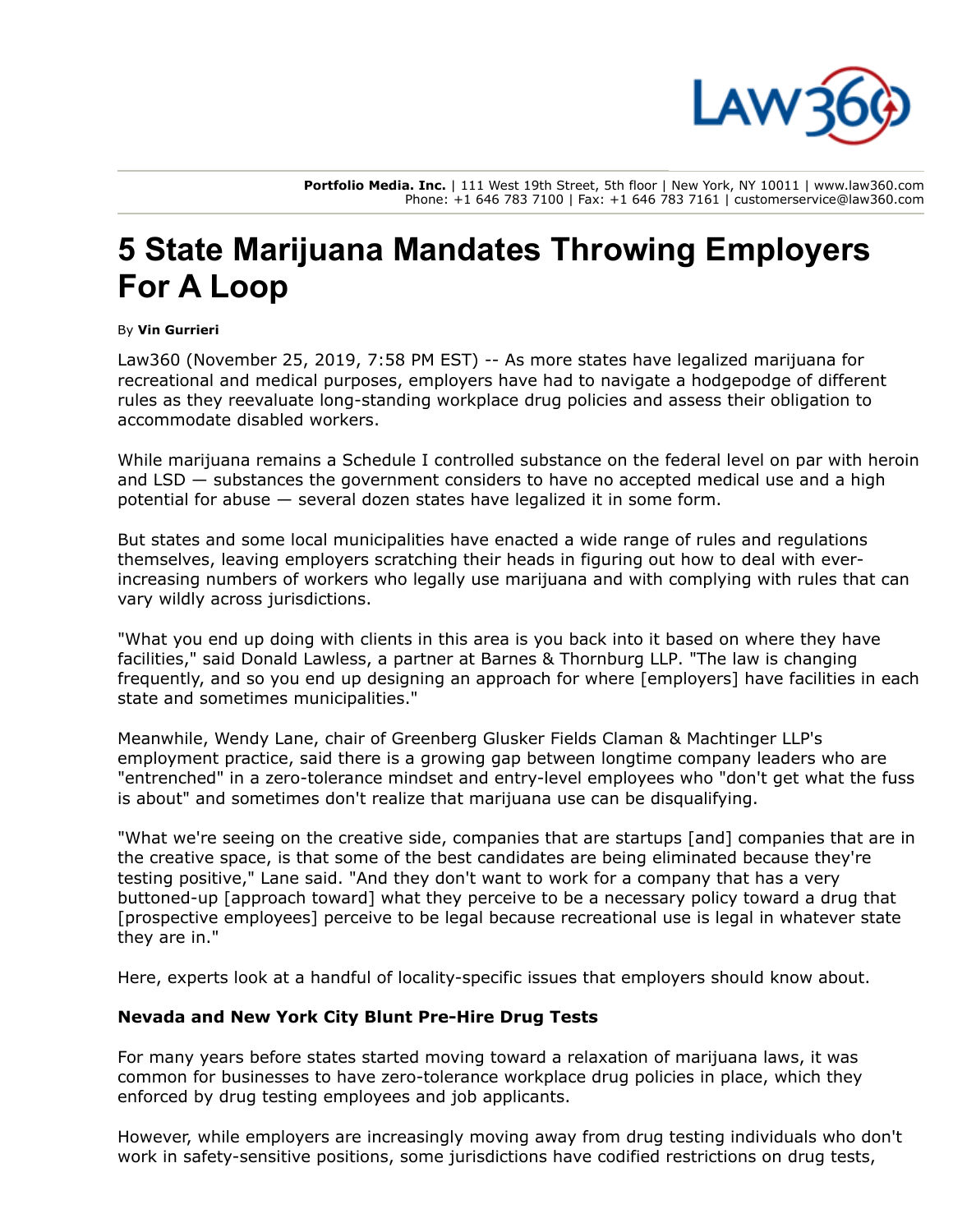particularly for job seekers.

In Nevada, one issue that Reno-based [McDonald Carano LLP](https://www.law360.com/firms/mcdonald-carano) partner Leigh Goddard said has created a "huge problem" for employers is a law taking effect in 2020 that prevents an employer from rescinding a job offer if the applicant tests positive for marijuana after the offer was made.

Goddard noted that there are some exceptions, such as jobs as firefighters or EMS workers, jobs in certain safety-sensitive positions, and jobs for federal contractors.

But businesses may get caught in a bind if they must comply with vendor contracts or regulations [in other states that mandate drug-free workplaces that are based on a benchmark set by the U.S.](https://www.law360.com/agencies/u-s-department-of-transportation) Department of Transportation, she said.

"Here we have employers that don't fall within any of these exceptions and they're required to comply with the requirement, but they can't fire or revoke that offer of employment," Goddard said. "So we don't even really know how to deal with that yet, because we have no guidance and the law hasn't gone into effect. But that explains a bit of the struggle that employers are going through when they deal with things on a state-by-state basis; it's really difficult."

Meanwhile, lawmakers in New York City recently took the concept a step further, barring most employers from conducting marijuana tests at all during the hiring process.

Matthew Damm of [Fenwick & West LLP](https://www.law360.com/firms/fenwick-west) called the soon-to-be-implemented ban one of the "major new laws" related to cannabis that is on the horizon.

Despite its exemptions for certain jobs and industries, Damm said it will generally block businesses in the city from being able to test workers for marijuana before hiring them even if they might otherwise do so at locations outside the city.

"That's going to throw everybody for a loop even further, including employers that might have an office in New York City and offices elsewhere in the state," Damm said. "Employers [in New York City] have some time to change their policies, but there it's going to be a flat ban on preemployment testing. Even if you have a desire to test an employee prior to them joining, you won't be able to."

#### **More Leeway for Drug-Free Rules in California and Colorado**

Besides drug testing, another issue increasingly at the forefront of employers' minds is how much they must do to accommodate workers who use cannabis to treat medical conditions and the legal risk of not doing so.

While marijuana users aren't afforded federal protection under the Americans with Disabilities Act, laws or court decisions in some states prohibit employers from discriminating against medical marijuana users based on their disability. But other states still give employers plenty of leeway to continue enforcing zero-tolerance drug policies.

In the latter category are California  $-$  the first state to have legalized medical marijuana, more than 20 years ago — and Colorado, which legalized recreational marijuana in 2012.

In those two states, Nancy Delogu of [Littler Mendelson PC](https://www.law360.com/firms/littler-mendelson) says the law permits employers to have zero-tolerance workplace drug policies — meaning they can opt not to hire people based on their marijuana use if they can stomach the risk of shrinking their potential labor pool.

"In those jurisdictions, people can choose to use marijuana and their employer can choose not to employ them because they use marijuana," Delogu said. "As a practical matter, what has happened is the employers who deem it important to their business for whatever reason that they not have people using marijuana continue to test, and those who don't either don't test or have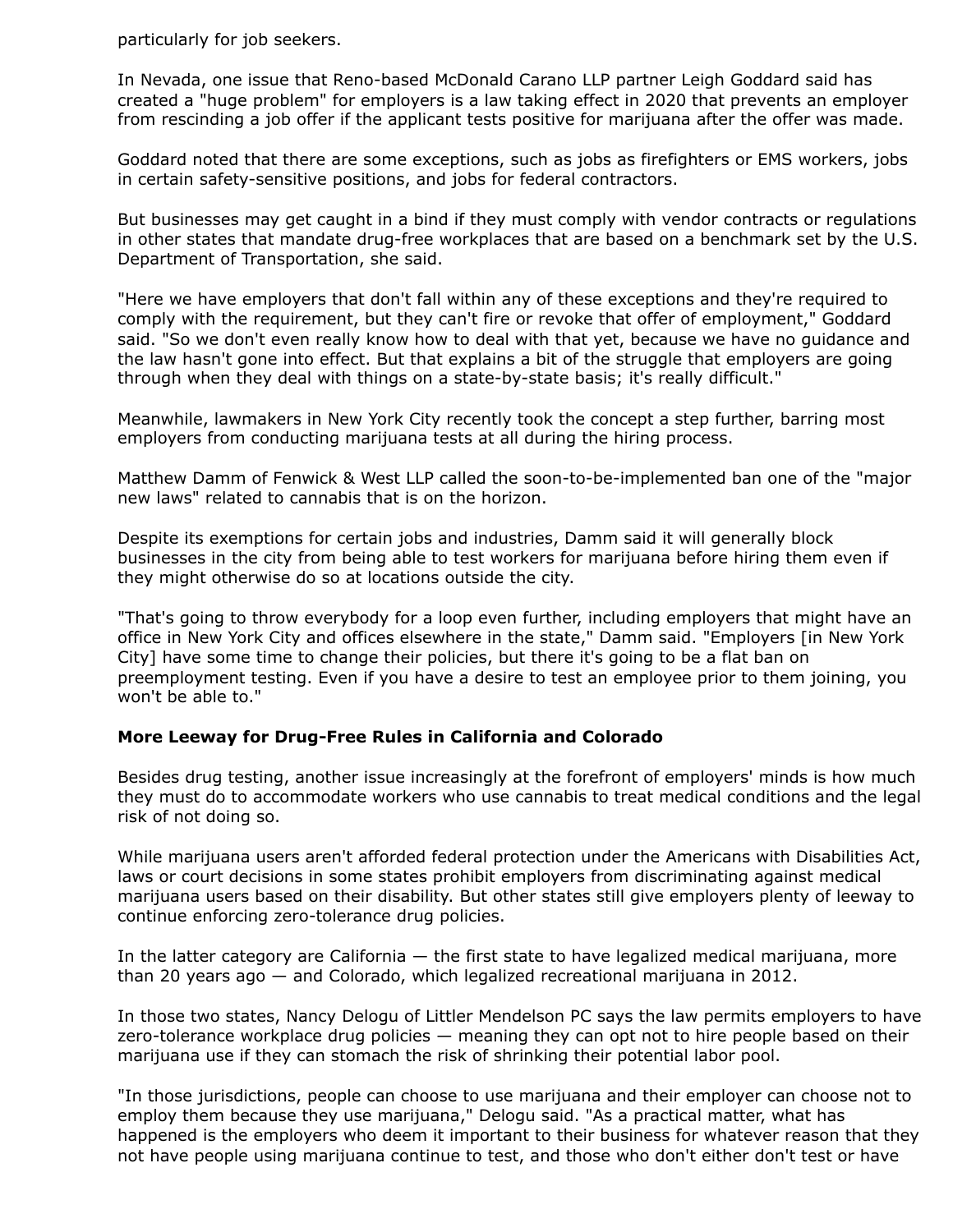limited testing in place."

Similarly, in Colorado, employers can still enforce drug-free workplace rules, according to Toufic Saati of Barnes & Thornburg, who recently completed an analysis of marijuana rules in all 50 states.

"Colorado has held that the state's medical marijuana laws do not preempt an employer's zero tolerance policy," Saati said. "Their holding is that even though it's legal under state law, it's still illegal under federal law and that sort of preempts an employee's right to make [a disability discrimination] claim."

But Saati, highlighting the distinctly different approaches that states can take on the issue, noted that a state appellate court in New Jersey recently held that a disabled worker who was fired after testing positive for marijuana may have a claim under the state's anti-discrimination law. That case will soon be heard by the Garden State's highest court, he said.

### **Confusion Over Illinois' Medical Pot Law**

In Illinois, a law legalizing recreational marijuana that takes effect in 2020 will allow employers to maintain "reasonable" zero-tolerance policies and drug testing policies as long as they're applied in a consistent and nondiscriminatory way.

However, Delogu pointed out that a separate section of the state's law bans employers from taking any adverse actions against people based on their lawful use of products, including marijuana, on their own time.

"So, we're all kind of looking at that statute and wondering how those two disparate provisions will work together," Delogu said. "Is the law that you can have a zero-tolerance drug testing policy even if it may measure something that occurred away from work, or is it the law that you can't take adverse action because of someone's lawful, off-work use of marijuana? Employers are hoping for guidance from the state before Jan.  $1 - I$  don't know how practical that is  $-$  but that's an interesting one to watch."

## **Cannabis Industry-Specific Rules**

Although discussions about marijuana laws in the employment context generally revolve around businesses' attempts to cope with changing mandates, Priya Sopori of Greenberg Glusker points out that those issues can be even more acute for companies in the heavily regulated but rapidly growing cannabis industry.

Those companies can face regulations in a wide range of areas such as taxes, real estate or the way certain employees are classified, according to Sopori, who heads her firm's cannabis practice group.

One example is that companies in the cannabis sector in California that employ delivery drivers must classify them as employees whereas drivers in other industries could be deemed independent contractors.

"There are a number of California laws that already limit an employer's ability to classify employees and/or independent contractors, which is a completely separate issue and applicable to California companies across the board," Sopori said. "That aside, cannabis companies' delivery drivers must be employees of the company itself."

#### **Delaware's Broad Medicinal Pot Protection**

In Delaware, the state's medical marijuana law includes broad language that prohibits employers from discriminating against or penalizing people based on their marijuana use, according to